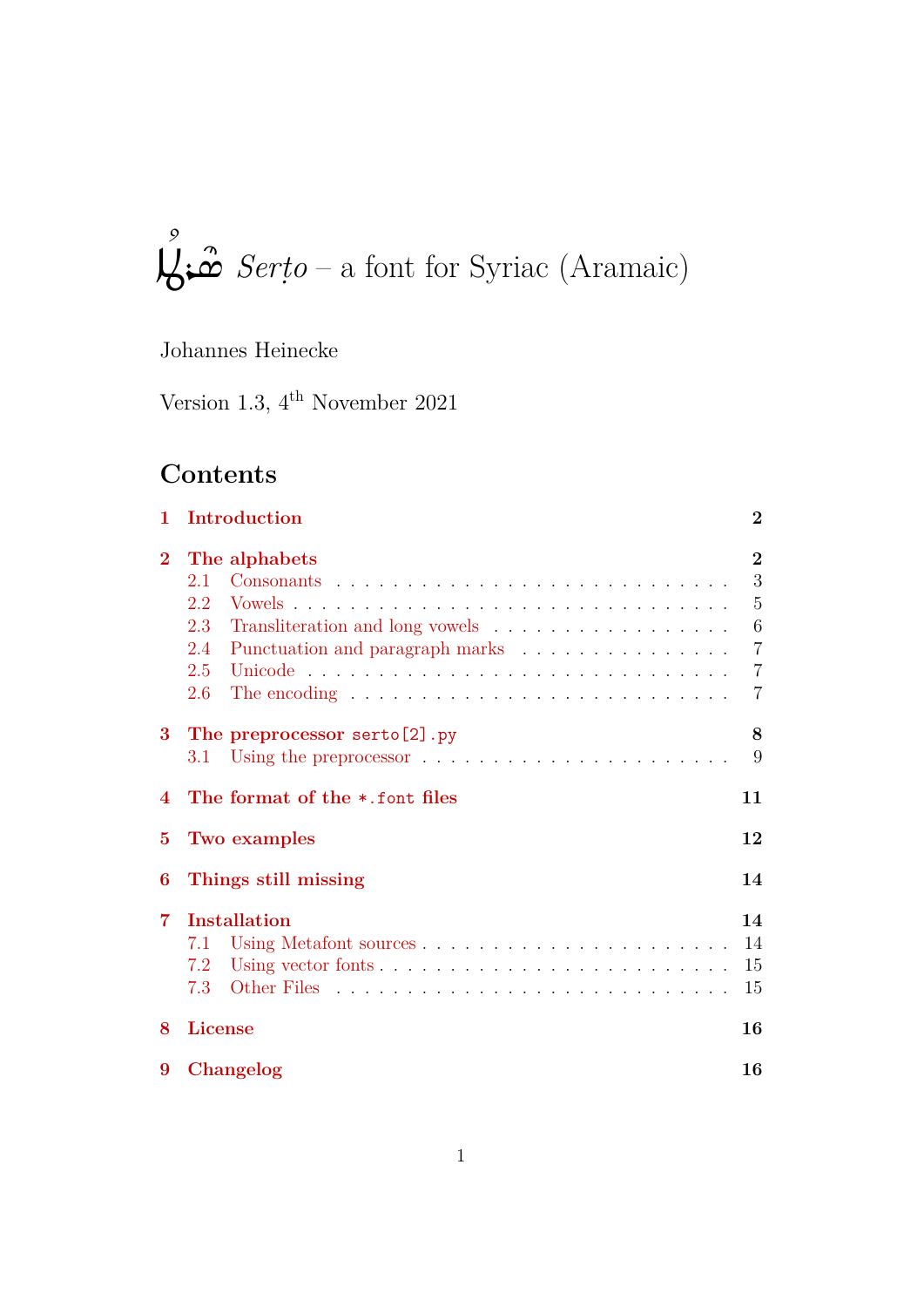# <span id="page-1-3"></span>**1 Introduction**

<span id="page-1-0"></span>*Serṭo* is a form of the alphabet used for Aramaic (a western semitic language) which has been spoken in the Near East since at least 1100 BC. More precisely, Serṭo is used for Syriac which is the variant of Aramaic spoken since the second century AD.<sup>1</sup>

Syriac used other alphabets as well, notably *Esṭrangelo*, which is indirectly contained in this package (for use with X $\frac{1}{4}$ AT<sub>EX</sub> only, see below). Since Serto is, as the Arabic alpha[be](#page-1-2)t, a syllabic script, vowels are marked by diacritic marks above (or under) the consonantic letters. Modern forms of Aramaic still use either Serṭo, the Chaldean alphabet or Esṭrangelo. Since Syriac split up in two main dialects in the fifth century AD, two differing systems of vowel-marking were established: Whereas the western dialect (Edessean) used Greek letters as vowel symbols, the eastern dialects uses dots to indicate the vowels (Chaldean vowels).

This package enables you to typeset words or paragraphs in Serto using a preprocessor which chooses the correct letter form depending on context. In order to typeset paragraphs the use of a recent version of  $\text{pdfMFX}$  is needed, which can handle the right-to-left typesetting. For older version of  $\mathbb{F}$ F<sub>F</sub>X, the preprocessor must be used with the option  $-\circ$  (see section 3).

This package also includes an adapted version of a Chaldean font (thanks to Tony Khoshaba, who put this font to the Web).

In order to use the Estrangelo alphabet, you have to use  $X \not\vdash Y$  instead of pdfLATEX, and install the font *Estrangelo Edessa*. For copyright reason, this font cannot be included in this package<sup>2</sup>. The support for Estrangelo is still experimental.

# **2 The alphabets**

<span id="page-1-1"></span>Every letter in Serṭo (and some letters in the Chaldean alphabet and Esṭrangelo) has several forms, depending on its position in the word: An initial, medial or final form. Since some letters do not connect to the following letter, there are isolated forms as well (i.e. a letter which is not connected to the right nor the left). The coding column in the following table refers to

<sup>1</sup>See Ungnad 1932, Brockelmann 1960, Costaz 1986 or Nöldeke 1986f (English translation Nöldeke 2001) for further information on Syriac.

<span id="page-1-2"></span><sup>&</sup>lt;sup>2</sup>The font can be easily found on the Web, or downloaded at  $\frac{https://www.wfonts.}$ com/font/estrangelo-edessa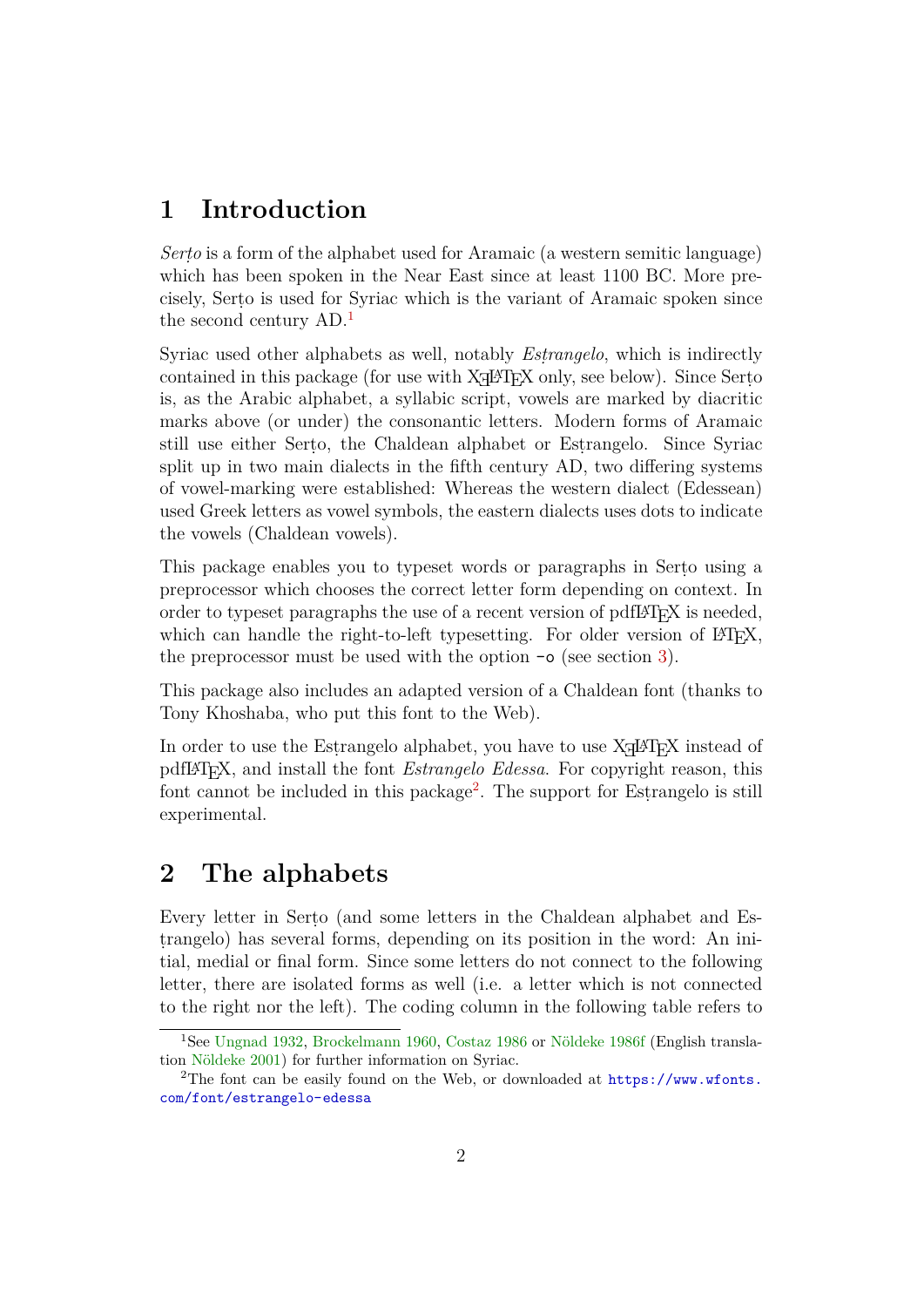the preprocessor described below (section 3). If you do not want to use the preprocessor, please refer to the encoding table in section 2.6.

<span id="page-2-0"></span>

|                 |                     | Serțo    |         |                                | Estr.                    |                     | name                                                             |                                         | translit.                 | coding                            |
|-----------------|---------------------|----------|---------|--------------------------------|--------------------------|---------------------|------------------------------------------------------------------|-----------------------------------------|---------------------------|-----------------------------------|
| isolated        | final               | medial   | initial | isolated                       | final                    | Chaldean            |                                                                  |                                         |                           |                                   |
| $\mathbf{I}$    | ļ                   |          |         | $\tilde{\mathbf{r}}$           | $\overline{\mathbf{r}}$  | $\ddot{\mathbf{z}}$ | $\overline{y}$<br>$\overline{\Delta}$                            | $\bar{a}$ lap                           | $\mathsf{S}$              | $\pmb{\mathsf{I}}$                |
| ٥               | ≏                   |          |         | ت                              | Ľ                        | پ                   | شما                                                              | $b\bar{e}t$                             | $b^3\,$                   | $\rm b$                           |
|                 |                     |          |         |                                |                          | $\Box^4$            |                                                                  |                                         | $\boldsymbol{\mathit{v}}$ | $\mathtt{V}$                      |
| $\blacklozenge$ | Ñ                   | ⋖        |         |                                |                          | ک                   | $\mathcal{W}^{\mathcal{E}}_{\mathcal{A}}$                        | $g\bar{a}mal$                           | $\boldsymbol{g}$          | $\mathsf g$                       |
|                 |                     |          |         |                                |                          | پک                  |                                                                  |                                         | $\boldsymbol{g}$          | ${\sf g}$                         |
|                 |                     |          |         |                                |                          | پک                  |                                                                  |                                         | $\boldsymbol{j}$          | j                                 |
|                 |                     |          |         |                                |                          |                     |                                                                  | $g\bar{a}mal\ garš\bar{u}n\bar{\imath}$ | $\mathfrak g$             | ${\bf G}$                         |
| $\ddot{\cdot}$  | $\mathbf{\dot{r}}$  |          |         | $\pmb{\cdot}$                  | $\mathbf{L}$             | Ģ                   | $\Delta^{\check\prime}_2$                                        | $d\bar{a}la t$                          | $\boldsymbol{d}$          | $\mathtt{d}$                      |
|                 |                     |          |         | 7                              | L                        |                     | dotless $\sqrt{d}\bar{a}l\bar{a}\underline{t}/r\bar{i}\check{s}$ |                                         | $\boldsymbol{d}$          | ${\mathbb D}$                     |
| $\bigcirc$      | $\alpha$            |          |         | က                              | $\sigma$                 | $\sigma$            | $\int_{0}^{\infty}$                                              | $h\bar{e}$                              | h                         | $\,h$                             |
| $\mathsf{O}$    | $\pmb{\alpha}$      |          |         | $\boldsymbol{\mathsf{\alpha}}$ | $\alpha$                 | $\pmb{\Delta}$      | $\mathop{\circ}^{\mathit{v}}$                                    | waw                                     | $\boldsymbol{w}$          | $\mathtt{W}$                      |
| $\pmb{\rfloor}$ | $\pmb{\mathcal{K}}$ |          |         | $\pmb{\mathcal{N}}$            | L                        | ۱                   | y                                                                | zayn                                    | $\boldsymbol{z}$          | $\mathbf{Z}% _{0}=\mathbf{Z}_{0}$ |
| ىپ              |                     | ᄮ        | ىد      | u                              | ـىد                      | w                   |                                                                  | $h\bar{e}t$                             | $h_{\cdot}$               | . ${\bf h}$                       |
| კ               | $\gamma$            | $\gamma$ | Υ       | P                              | $\overline{\mathcal{A}}$ | پک                  | へ                                                                | $t\bar{e}t$                             | $\rlap{t}$                | $\cdot$ t                         |
|                 |                     |          |         | $\mathcal{T}$                  | $\overline{\mathcal{F}}$ |                     |                                                                  | $t$ ēt garšūnī                          | $\boldsymbol{t}$          | $\cdot$ T                         |
|                 |                     |          |         | $\blacktriangleright$          | $\leftarrow$             | u                   | $\overset{9}{\blacktriangle}$                                    | $y\bar{a}\underline{d}$                 | $\boldsymbol{y}$          | $\mathbf y$                       |
| プ               |                     | ≏        | ے       |                                | ᡃ                        | 5                   | مُع                                                              | $k\bar{a}\bar{p}$                       | $\boldsymbol{k}$          | $\rm k$                           |

#### **2.1 Consonants**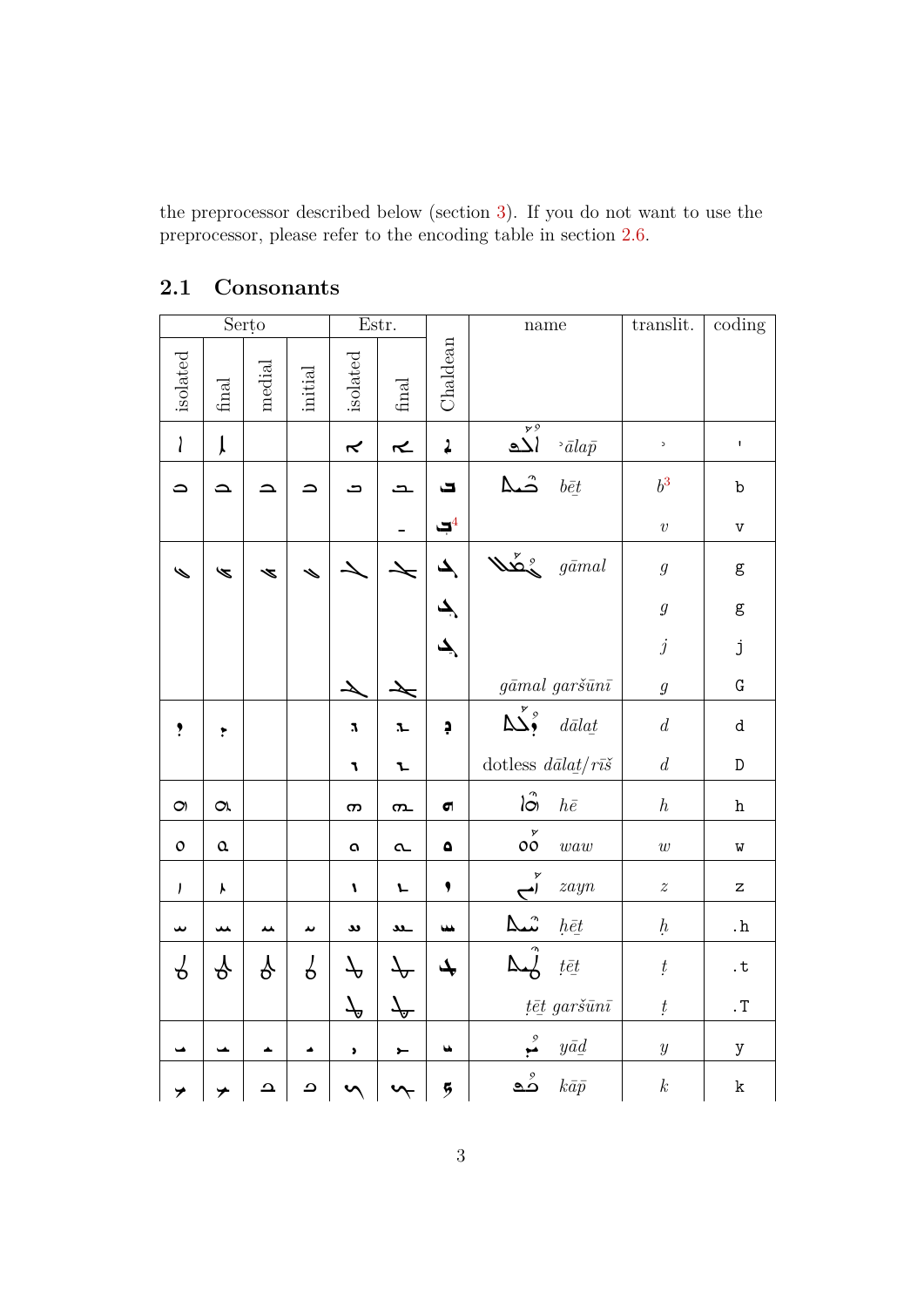|                          |                         | Serțo                    |                          |                                     | Estr.                    |                         | $\mathop{\mathrm{name}}$                 |                          | translit.        | $\overline{\text{coding}}$ |
|--------------------------|-------------------------|--------------------------|--------------------------|-------------------------------------|--------------------------|-------------------------|------------------------------------------|--------------------------|------------------|----------------------------|
| isolated                 | $\operatorname{final}$  | $_{\rm{medial}}$         | $\operatorname{initial}$ | isolated                            | $\operatorname{final}$   | Chaldean                |                                          |                          |                  |                            |
|                          |                         |                          |                          |                                     |                          | $\overline{5}$          |                                          |                          | $\underline{h}$  | k                          |
|                          |                         |                          |                          |                                     |                          | 5                       |                                          |                          | $\check c$       | $\hat{}$ k                 |
| $\mathscr{N}$            | $\mathscr{S}$           | $\overline{\phantom{a}}$ | 7                        | $\mathcal{L}% _{G}=\mathcal{L}_{G}$ | T                        | ک                       | ݣݞ                                       | $l\bar{a}mad$            | $\boldsymbol{l}$ | $\mathbf 1$                |
| $\blacktriangleright$    | $\boldsymbol{\beta}$    | $\bf \underline{\infty}$ | $\infty$                 | $\mathbf{\pi}$                      | $\mathbf{r}$             | $\overline{\mathbf{z}}$ | هُـم                                     | $m\bar{u}m$              | $\,m$            | ${\bf m}$                  |
| $\overline{\phantom{0}}$ | $\overline{\mathbf{z}}$ | $\pmb{\mathsf{I}}$       | $\pmb{\mathsf{J}}$       |                                     | $\overline{\phantom{0}}$ | $\hat{\phantom{0}}$     | َ ؞<br>؈                                 | $n\bar{u}n$              | $\boldsymbol{n}$ | n                          |
| $\infty$                 | $\underline{\infty}$    | $\infty$                 | $\infty$                 | $\infty$                            | $\infty$                 | $\mathbf{a}$            | ڞصکا                                     | $semka$ t                | $\boldsymbol{S}$ | S                          |
| $\boldsymbol{\omega}$    | $\boldsymbol{\omega}$   | $\blacktriangle$         | $\blacktriangle$         | ح                                   | ح                        | ک                       | $\mathbf{L}^{\!\!\mathrm{a}}$            | $\epsilon\,\bar e$       | $\mathsf{c}$     | $\overline{\phantom{a}}$   |
| ತಿ                       | $\overline{\mathbf{c}}$ | $\Delta$                 | $\bullet$                | ڡ                                   | ے                        | ی                       | ہا                                       | $p\bar{e}$               | $\boldsymbol{p}$ | p                          |
|                          |                         |                          |                          |                                     |                          | ي                       |                                          |                          | $\overline{f}$   | $\mathbf f$                |
| $\overline{\mathcal{L}}$ | $\mathcal{L}$           |                          |                          | <u>ځ</u>                            | <u>ح</u>                 | 4                       | $\iint_{\gamma}^{\gamma_0}$              | $s\bar{a}d\bar{e}$       | $\ddot{s}$       | . $\mathtt{s}$             |
| $\mathfrak o$            | $\pmb{\Omega}$          | $\pmb{\Omega}$           | $\pmb{\mathsf{O}}$       | Q,                                  | ے                        | $\blacksquare$          | ್ತಿ $\mathfrak{g}$                       | $q\bar{a}\bar{p}$        | $\boldsymbol{q}$ | $\mathbf q$                |
| $\ddot{\bullet}$         | ÷,                      | $\ddot{\bullet}$         | ż                        | i                                   | i                        | ċ                       | ر<br>فمع                                 | $r\bar{\imath}\check{s}$ | $\boldsymbol{r}$ | r                          |
| $\ddot{\bullet}$         | ï                       | <b>::</b>                | ÿ                        |                                     |                          | ä                       |                                          |                          | $\,r\,$          | $\rm R$                    |
|                          |                         |                          |                          | $\pmb{r}$                           | $\mathbf{L}$             |                         | dotless $d\bar{a}la t/r\bar{i}\tilde{s}$ |                          | $\boldsymbol{r}$ | $\rm R$                    |
| ع                        | ٤                       | s.                       | £                        | ے                                   | $\mathbf{z}$             | Ľ,                      |                                          | $\check{s}\bar{m}$       | $\check{s}$      | $\mathbin{\char`\^}S$      |
| L                        | V                       |                          |                          | y                                   | ሥ                        | ٨                       | $\triangleright$<br>oL                   | tau                      | $\boldsymbol{t}$ | $\mathbf t$                |
|                          |                         |                          |                          |                                     |                          | $\spadesuit$            |                                          |                          | $\underline{t}$  | $_t$                       |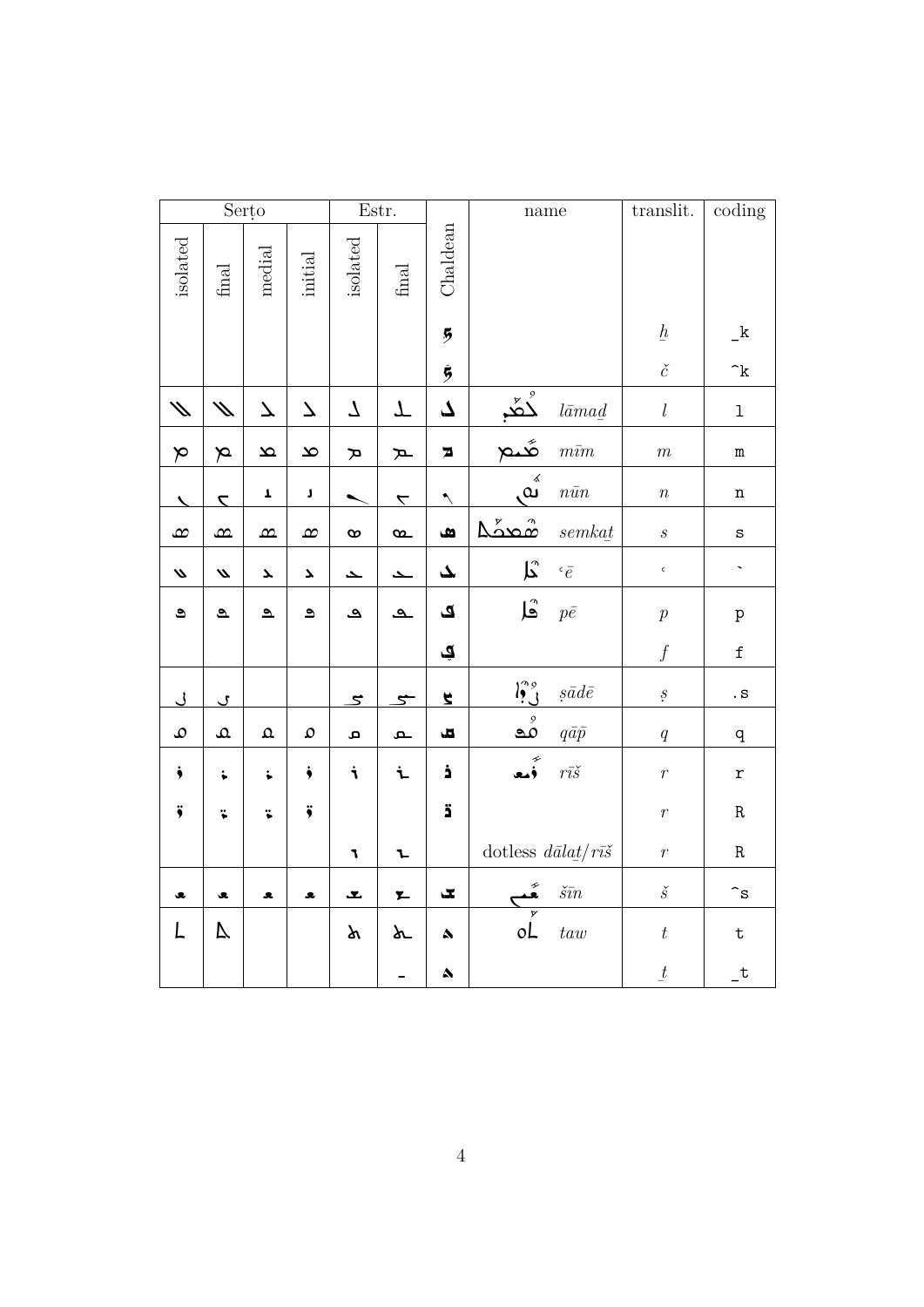#### <span id="page-4-0"></span>**2.2 Vowels**

The package allows to typeset the greek vowels or Chaldean vowels symbols. To have the vowel symbol written in inversed form under the consonant, user upper case input.

| Greek               | Chaldean                 | name |                                            | transliteration  | coding      |
|---------------------|--------------------------|------|--------------------------------------------|------------------|-------------|
| У                   | $\overline{\cdot}$       |      | $\mathcal{L}$ ھگ                           | $\boldsymbol{a}$ | a           |
| $\boldsymbol{\eta}$ | $\overline{\mathcal{N}}$ |      | $l^{\circ}$ فُصْ $\bullet$                 | $\epsilon$       | $\mathbf e$ |
| H                   | $\overline{\cdot}$       |      | $l^{\circ}$ مد $\mathcal{L}$               | $\dot{i}$        | i           |
| $\mathfrak{g}$      | $\pmb{\eta}$             |      | $\overline{\mathfrak{so}}$ ره              | $\bar{a}$        | $=a$        |
| くんじょう じゅうかい じゅうかい   | $\overline{\cdot}$       |      | $l^9$ $\rightarrow$ $\epsilon$ <i>sāsā</i> | $\boldsymbol{u}$ | u           |
| $\alpha$            |                          |      |                                            | $\bar{a}$        | $\circ$     |
| $\bullet\bullet$    |                          |      | $sy\bar{a}m\bar{e}$                        |                  | P           |



Note: The *hbasa* and '*sasa* of the Eastern or Chaldean vowels do in general occur together with a *mater lectionis*:  $\overrightarrow{A}$ ,  $\overrightarrow{d}$  (or  $\overrightarrow{d}$ ,  $\overrightarrow{d}$ )

The  $\sum_{i=1}^{\infty}$  *syāmē* is processed as a vowel sign, even if it is not so from a linguistic point of view. Its coding  $\langle S\rangle P \langle S\rangle$  is chose because of its plural signification. If you do not want it over a letter, put it over a word stretch: The Aramaic at the beginning of this paragraph has been typset in the following:  $<$ S>sy=a--Pme' $<$ /S>.

To avoid that the simple preprocessor does not mess about with vowels in ligatures (notably *Lāmad̲-ālaf* and *Ālaf-lāmad̲*the vowel must be set after

<span id="page-4-1"></span><sup>&</sup>lt;sup>3</sup>The *begadkep̃at* are not yet always processed. In general, the doubling of the consonant creates a  $\sum_{i=1}^{3} a_i$  *quššāyā* in the syriac text and does not change the transliteration. On the other hand, a consonant followed by + will receive a  $\overrightarrow{a}$   $\overrightarrow{v}$   $\overrightarrow{v}$   $\overrightarrow{w}$   $\overrightarrow{w}$   $\overrightarrow{w}$  and in the transliteration *bgdkft* will appear as *b̲ḡd̲h̲p̄t̲*.

<sup>&</sup>lt;sup>4</sup>Modern Aramaic dialects using the Chaldean alphabet have diacritic symbols (dots and tildes) which can be typeset directly.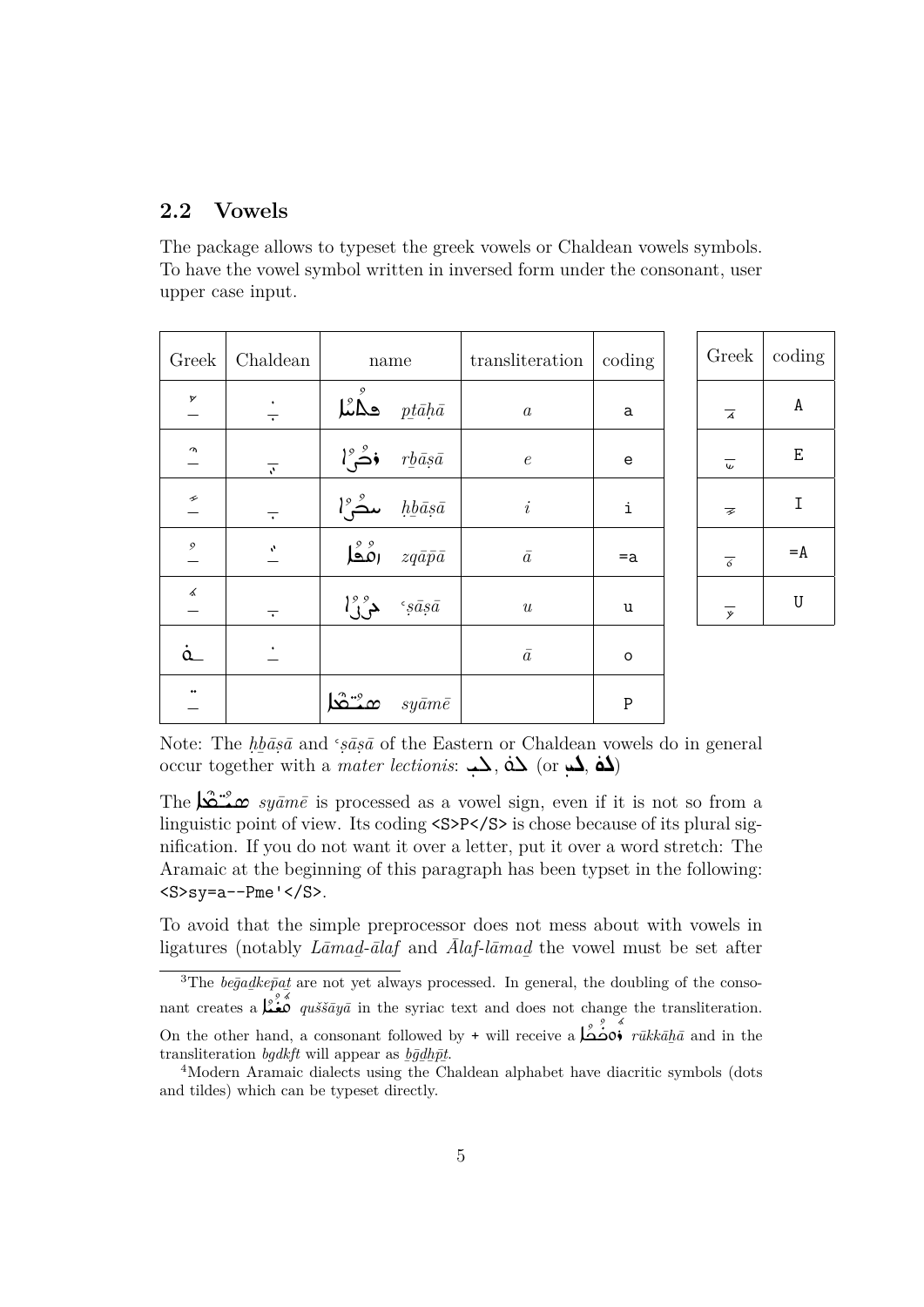both consonants of the ligature:

ligature  $\mathbf{\mu}$  la

The Chaldean letters do not have this ligature. Instead, a  $tau\bar{a}$  ligature is provided:  $\sum_{k=1}^{8} \sum_{k=1}^{8}$  siprāyūta

The default vowels are the greek-based vowels. In order to get Chaldean vowels, it suffices to add: in front of the vowel in coding. Thus you can set the most famous Aramaic phrase in all Syriac alphabets in either vowel system:

$$
\langle S \rangle = \text{div } \ln = \text{tan} = \text{sin} \, \text{s} = \text{sin} = \text{atan} \, \text{s} = \text{sin} \, \text{s} = \text{sin} \, \text{s} = \text{sin} \, \text{s} = \text{sin} \, \text{s} = \text{sin} \, \text{s} = \text{sin} \, \text{s} = \text{sin} \, \text{s} = \text{sin} \, \text{s} = \text{sin} \, \text{s} = \text{sin} \, \text{s} = \text{sin} \, \text{s} = \text{sin} \, \text{s} = \text{sin} \, \text{s} = \text{sin} \, \text{s} = \text{sin} \, \text{s} = \text{sin} \, \text{s} = \text{sin} \, \text{s} = \text{sin} \, \text{s} = \text{sin} \, \text{s} = \text{sin} \, \text{s} = \text{sin} \, \text{s} = \text{sin} \, \text{s} = \text{sin} \, \text{s} = \text{sin} \, \text{s} = \text{sin} \, \text{s} = \text{sin} \, \text{s} = \text{sin} \, \text{s} = \text{sin} \, \text{s} = \text{sin} \, \text{s} = \text{sin} \, \text{s} = \text{sin} \, \text{s} = \text{sin} \, \text{s} = \text{sin} \, \text{s} = \text{sin} \, \text{s} = \text{sin} \, \text{s} = \text{sin} \, \text{s} = \text{sin} \, \text{s} = \text{sin} \, \text{s} = \text{sin} \, \text{s} = \text{sin} \, \text{s} = \text{sin} \, \text{s} = \text{sin} \, \text{s} = \text{sin} \, \text{s} = \text{sin} \, \text{s} = \text{sin} \, \text{s} = \text{sin} \, \text{s} = \text{sin} \, \text{s} = \text{sin} \, \text{s} = \text{sin} \, \text{s} = \text{sin} \, \text{s} = \text{sin} \, \text{s} = \text{sin} \, \text{s} = \text{sin} \, \text{s} = \text{sin} \, \text{s} = \text{sin} \, \text{s} = \text{sin} \, \text{s} = \text{sin} \, \text{s} = \text{sin} \, \text{s} = \text{sin} \, \text{s} = \text
$$

For Estrangelo the same vowel codings can be used

#### 2.3 Transliteration and long vowels

<span id="page-5-0"></span>As mention in section 3 below, the preprocessor can produce a transliteration as well. The transliteration can be defined in the table used by the preprocessor serto.font and assyr.font. The current definition uses the transcription as shown in the tables in sections 2.1 and 2.2, with the exception of long vowels. In words using a vowel symbol together with a mater *lectionis*, the transliteration shows the transcription instead, for instance  $\Delta \hat{\omega}$ transliterates as het and not heyt and  $\sum_{i=1}^{\infty} q \bar{a} y \bar{e} m$ :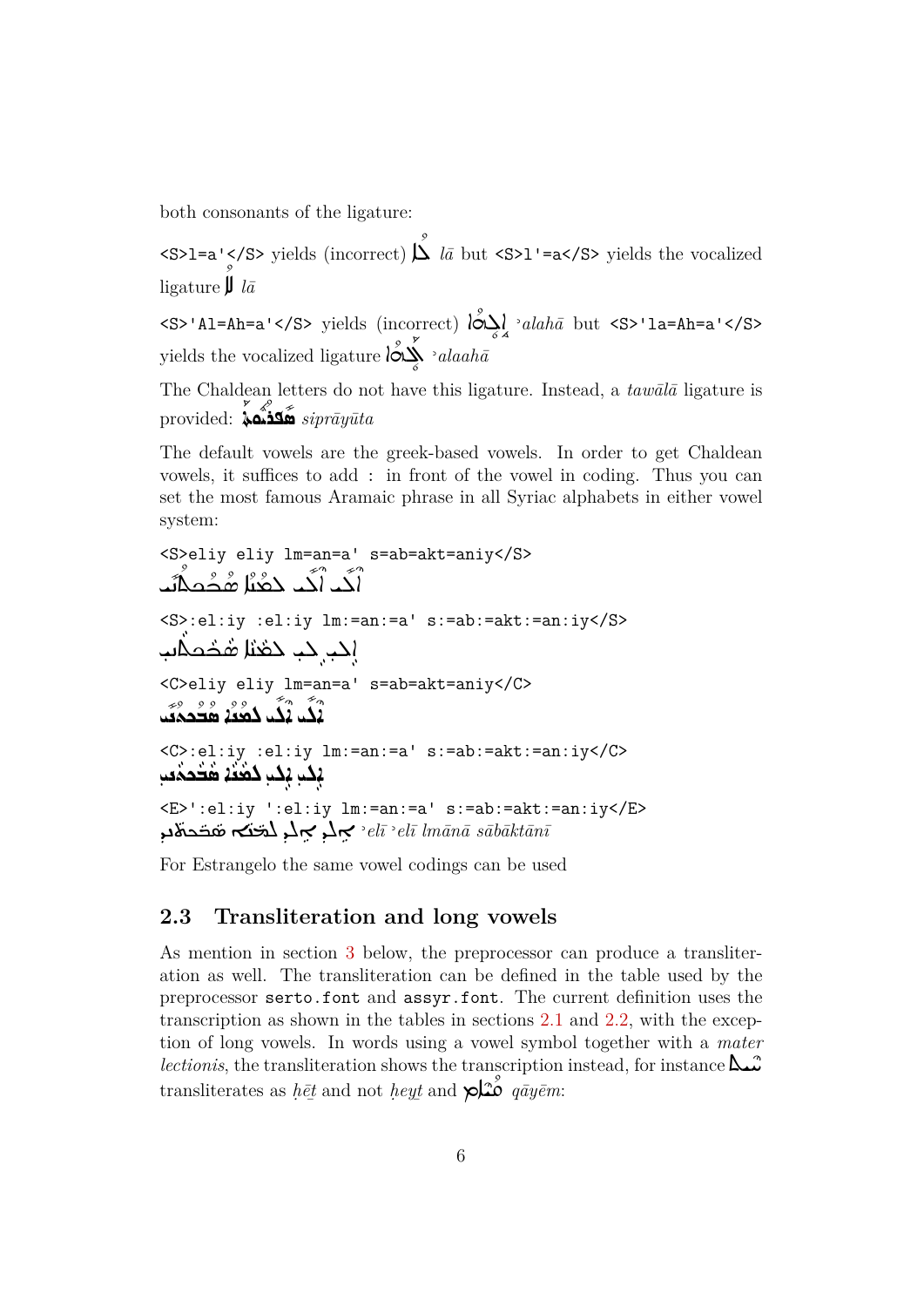| Greek | Chaldean | transliteration | coding |
|-------|----------|-----------------|--------|
| Į2    | ئے       | $\bar{a}$       | $=a'$  |
| ≏     | J,       | $\bar{e}$       | ey     |
| Ŀ     | ▄<br>N,  | $\bar{e}$       | e'     |
| ⋰     | w        | $\bar{i}$       | iy     |
| o≦    |          | $\bar{u}$       | uw     |

### <span id="page-6-0"></span>**2.4 Punctuation and paragraph marks**

| form | coding                    | form                | coding   | Estrangelo     | coding |
|------|---------------------------|---------------------|----------|----------------|--------|
| ٠    | $\bullet$                 | $\vdots$            | $\vdots$ |                |        |
|      | ٠<br>$\ddot{\phantom{0}}$ | ÷                   |          | $\ddot{\cdot}$ |        |
| ፠    | $\cdot$ X $\cdot$         | $\hat{\phantom{a}}$ | . ~ .    | ❖              |        |
| ÷    | $\ldots$                  | $\rlap{.}^{\prime}$ | $. /$ .  | $+$            | .X.    |

## <span id="page-6-1"></span>**2.5 Unicode**

This package has a limited Unicode support in that texts encoded in UTF8 can be directly typeset. In order to activate the UTF8 interpretation, either use UTF8 for your whole document by declaring \usepackage[utf8]{inputenc} in the preamble of you document, or just put %\usepackage[utf8]{inputenc} somewhere at the beginning of your document.

## <span id="page-6-2"></span>**2.6 The encoding**

The following table shows the internal encoding of the defined letters of Serṭo and the Chaldean variant.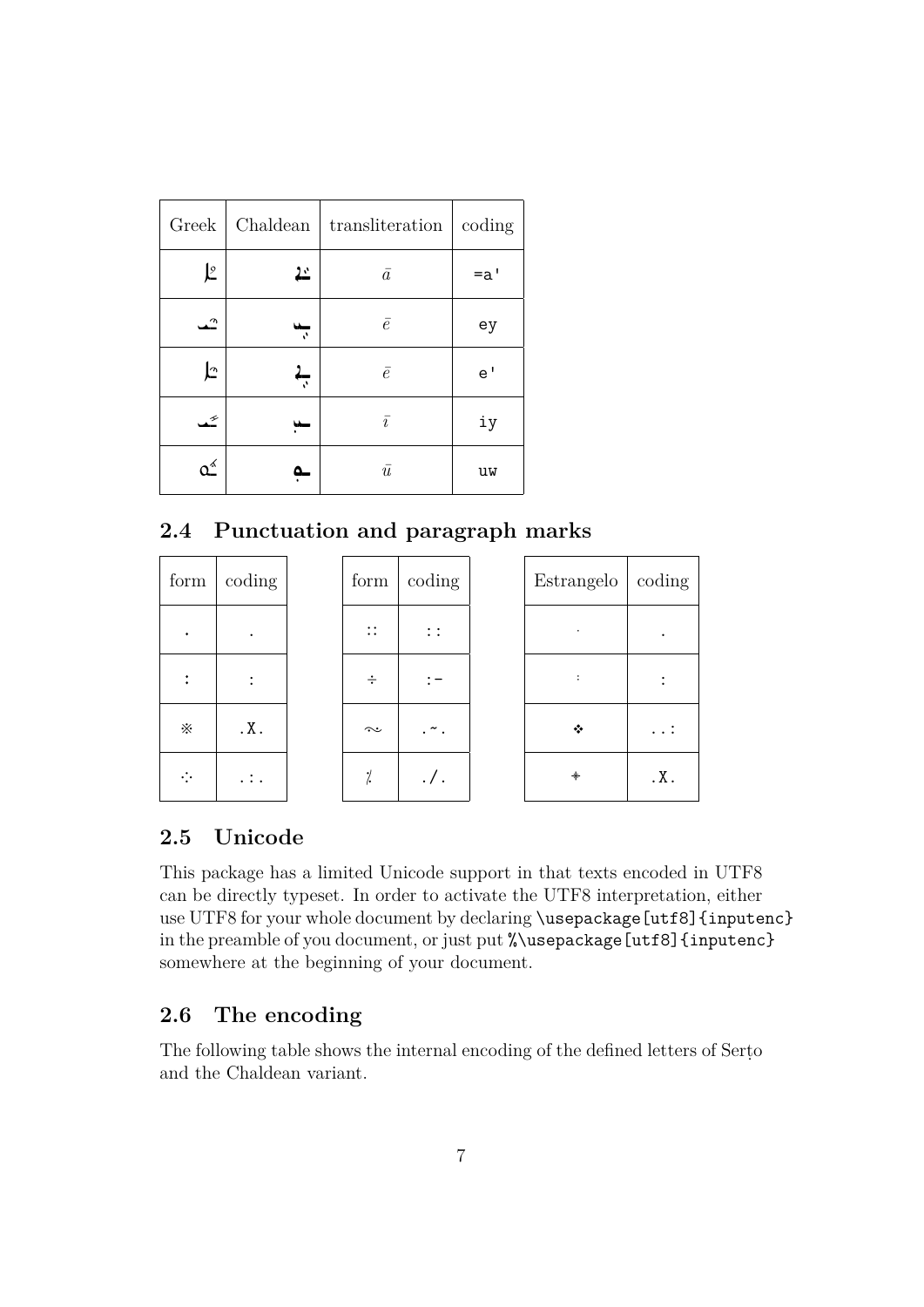|                                      | $\boldsymbol{\theta}$    | $\boldsymbol{\mathit{1}}$ |                                                           | $\mathcal{Q}% _{M_{1},M_{2}}^{\alpha,\beta}(\varepsilon)$ | $\mathcal G$                    | $\frac{1}{4}$                 | 5                        | 6                    | $\gamma$                      |                  | $\mathcal S$             | $\mathcal{G}$    | $\boldsymbol{A}$         | $\boldsymbol{B}$        | $C$          | D                     | E                                    | $\boldsymbol{F}$    |
|--------------------------------------|--------------------------|---------------------------|-----------------------------------------------------------|-----------------------------------------------------------|---------------------------------|-------------------------------|--------------------------|----------------------|-------------------------------|------------------|--------------------------|------------------|--------------------------|-------------------------|--------------|-----------------------|--------------------------------------|---------------------|
| $" \! \theta n$                      |                          | У                         |                                                           | $\boldsymbol{\eta}$                                       | H                               | $\overline{9}$                | る                        | $\bullet$            | $\bullet\bullet$              |                  | $\overline{\phantom{0}}$ |                  |                          |                         | 4            | $\ddot{\phantom{0}}$  |                                      |                     |
| $"1n$                                |                          | $\blacktriangle$          |                                                           | $\mathbf \omega$                                          | r                               | $\acute{\rm{o}}$              | y                        |                      | $\qquad \qquad$               |                  |                          |                  | v,                       | $\ddot{\phantom{0}}$    |              |                       |                                      |                     |
| $\overline{P_2n}$                    |                          | ፠                         |                                                           | $\cdot\hspace{-.05cm}\cdot\hspace{-.05cm}\cdot$           | $\vdots$                        | $\div$                        | $\sim$                   | $\frac{1}{\sqrt{2}}$ |                               |                  |                          |                  |                          |                         |              | Ξ.                    | $\bullet$                            |                     |
| $\overline{r_3}_n$                   |                          |                           |                                                           |                                                           |                                 |                               |                          |                      |                               |                  |                          |                  | $\ddot{\cdot}$           |                         |              |                       |                                      |                     |
| "4n                                  |                          | l                         |                                                           | Y                                                         | $\Omega$                        | $\Delta$                      | $\Delta$                 | ≏                    | ७                             |                  | Þ                        | $\boldsymbol{z}$ | ⇘                        | ,                       | ۳            | $\bigcirc$            | $\alpha$                             | $\mathsf{o}$        |
| "5n                                  | $\pmb{\alpha}$           | J                         |                                                           | γ                                                         | ىد                              | نمد                           | ᄮ                        | ىد                   | ზ                             |                  | ୫                        | δ                | ס                        |                         |              |                       |                                      |                     |
| $\overline{b}n$                      |                          |                           |                                                           |                                                           |                                 |                               |                          |                      |                               |                  |                          | $\rightarrow$    | ے                        | ┻                       | ▲            | ≯                     | ⊁                                    | $\bf \Delta$        |
| "7n                                  | $\mathbf \Omega$         | $\overline{\mathscr{J}}$  |                                                           | $\bar{\mathscr{J}}$                                       | プ                               | 7                             | $\bm{\triangledown}$     | $\approx$            | $\mathbf{\underline{\infty}}$ |                  | $\infty$                 |                  | $\overline{\phantom{a}}$ |                         |              |                       |                                      |                     |
| $\overline{r}_{8n}$                  |                          | T                         |                                                           | J                                                         | $\infty$                        | $\mathbf{\Omega}$             | $\bf \underline{\infty}$ | $\infty$             | $\boldsymbol{\omega}$         |                  | $\boldsymbol{\omega}$    | $\blacktriangle$ | Υ                        | ೨                       | $\mathbf{a}$ | $\Delta$              | $\mathrel{\mathsf{\scriptstyle{o}}}$ |                     |
| "9n                                  |                          | $\mathcal{Q}$             |                                                           | $\pmb{\Omega}$                                            | $\pmb{\Omega}$                  | $\mathfrak{O}$                | $\ddot{\bullet}$         | $\ddot{\bullet}$     | s.                            |                  | ڃ                        | £.               | <b>.</b>                 | L                       | A            | ÿ                     | ï                                    | $\frac{1}{\dot{c}}$ |
| "An                                  | $\frac{v}{\dot{\alpha}}$ |                           |                                                           |                                                           |                                 |                               |                          |                      |                               |                  |                          |                  |                          | $\mu$                   | JJ           | Д                     |                                      |                     |
|                                      |                          |                           |                                                           |                                                           |                                 |                               |                          |                      |                               |                  |                          |                  |                          |                         |              |                       |                                      |                     |
|                                      | $\theta$                 | $\mathcal{I}$             | $\mathcal{Q}% _{M_{1},M_{2}}^{\alpha,\beta}(\varepsilon)$ | $\mathcal G$                                              |                                 | $\sqrt{5}$                    | $\boldsymbol{\delta}$    | $\gamma$             | 8                             | $\boldsymbol{g}$ | $\boldsymbol{A}$         | $\boldsymbol{B}$ | $\mathcal{C}$            | D                       | $\cal E$     | $\boldsymbol{F}$      |                                      |                     |
|                                      |                          | У                         | $\boldsymbol{\gamma}$                                     | F                                                         | $\frac{1}{4}$<br>$\mathfrak{S}$ | る                             | $\bullet$                |                      |                               |                  |                          |                  | v,                       | $\bullet$               |              |                       |                                      |                     |
| "On                                  |                          | $\measuredangle$          | $\mathsf{\omega}$                                         | H                                                         | 6                               | y                             |                          |                      |                               |                  | V,                       | $\bullet$        |                          |                         |              |                       |                                      |                     |
| $"1n$                                |                          |                           |                                                           |                                                           |                                 |                               | $\overline{\mathbf{A}}$  |                      |                               |                  | فد                       |                  |                          | -                       |              |                       |                                      |                     |
| $"2n$<br>"3n                         |                          |                           |                                                           |                                                           | ڣ                               |                               |                          |                      |                               |                  |                          |                  |                          | ÷                       | ٩            |                       |                                      |                     |
| "4n                                  | $\frac{1}{2}$            | $\ddot{\phantom{0}}$      | ⊐                                                         |                                                           | Ģ                               | $\blacktriangle$              |                          | 7                    | $\blacksquare$                | ۰                |                          | $\Delta$         | $\frac{5}{\Delta}$       | <b>x</b>                | S            | ٥                     |                                      |                     |
| $\overline{5n}$                      | $\overline{a}$           | $\overline{5}$            | ċ                                                         | ø                                                         | ۵                               |                               | д                        | $\blacklozenge$      | ¢                             | $\rightarrow$    | ج<br>$\bullet$           |                  |                          |                         |              |                       |                                      |                     |
| $"6n$                                |                          | $\overline{1}$            | Ļ                                                         |                                                           | ڗٙ                              | $\overline{\mathcal{F}}$<br>۷ |                          | 4                    | Ġ                             | $\Delta\Delta$   | چ                        | Ą                |                          | $\overline{\mathbf{z}}$ | ۲            | $\acute{\bm{\sigma}}$ |                                      |                     |
| " $\gamma_n$                         | Î                        | 5                         | $\overline{\mathbf{a}}$                                   | Ř                                                         | ክ                               | $\overline{\mathcal{F}}$      | x                        |                      | Ą                             | Ŕ.               | $\ddot{\bullet}$         |                  | f.                       |                         |              |                       |                                      |                     |
| $\overline{r_{8n}}$                  |                          |                           |                                                           |                                                           |                                 |                               |                          |                      |                               |                  |                          |                  |                          |                         |              |                       |                                      |                     |
| $\overline{r}g_n$<br>$\overline{A}n$ |                          |                           |                                                           |                                                           |                                 |                               |                          |                      |                               |                  |                          |                  |                          |                         |              |                       |                                      |                     |

#### The preprocessor serto[2].py 3

<span id="page-7-0"></span>Typesetting of texts is still not yet possible with standard IATEX, since the right-to-left typesetting (as for instance as in ArabT<sub>F</sub>X) has not yet been implemented. For the time being I propose a preprocessor (written in  $PYTHON<sup>5</sup>$  and pdfI $ATEX<sup>6</sup>$ .

I'm well aware that serto [2] .py is not part of the most beautiful pieces of software code, on the contrary, it's rather spaghetti code. Many things could have been in a more intelligent way, but it works, which is the most

 $5$ Every version from 2.4 onwards up to version 2.7 should do for serto 2. py; for PYTHON  $3.*$  use serto.py.

<span id="page-7-2"></span><span id="page-7-1"></span><sup>&</sup>lt;sup>6</sup>X<sub>H</sub>IAT<sub>E</sub>X can handle UTF-8. However I have not yet adapted this package to X<sub>H</sub>IAT<sub>E</sub>X.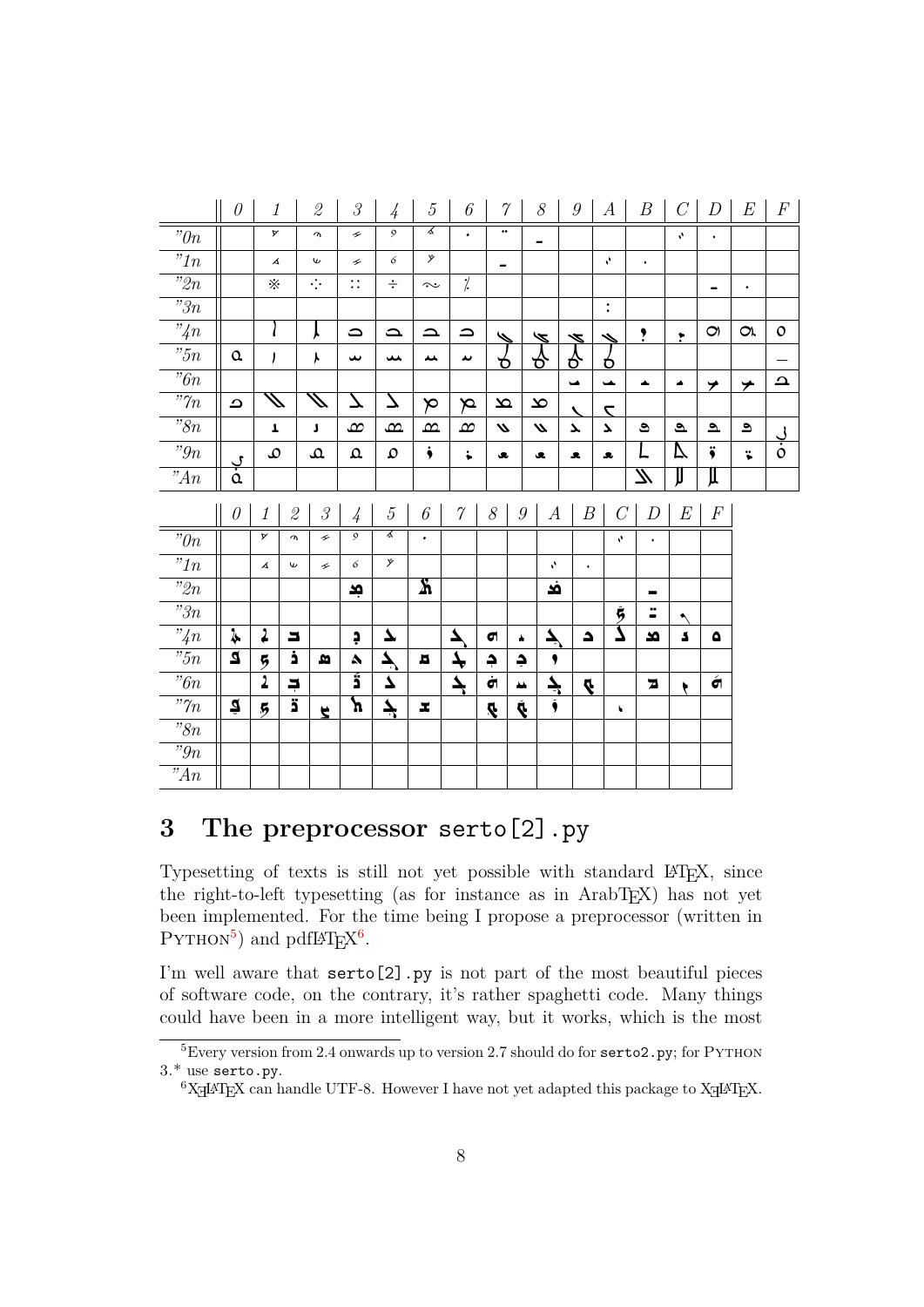important thing. If you find the time to improve it please share your changes with me!

#### **3.1 Using the preprocessor**

<span id="page-8-0"></span>The preprocessor is called with the LAT<sub>EX</sub>-file as argument:

```
serto.py [-o] ppfilename.tex > filename.tex
```
The resulting LATEX-file can be LATEXed as usually. Please make sure to have the \usepackage{serto} included in your preamble.

The option  $-\circ$  is necessary if you use an older version of LATEX which is not capable to typeset texts from the right to the left (TeX--XeT extension). The -o -option tells the preprocessor to inverse the letters on its own. In order to typeset whole paragraphs pdfLAT<sub>EX</sub> is the better solution. Usually it comes with every modern T<sub>E</sub>X-distribution. At least since Ubuntu 12.04 (texlive package), the standardly installed pdfLAT<sub>EX</sub> behaves correctly.

The preprocessor recognizes two types of commands. Within a single line you can put Syriac words between  $<\!\!S\!\!>$  and  $<\!\!/\!S\!\!>$  For example  $<\!\!S\!\!>$ ser.t=a' $<\!\!/\!S\!\!>$ 

 $\bigcup_{i=1}^{s} \mathcal{L}_{i}$ 

<ST> and </ST> generate the enclosed part in Serṭo and generates a transliteration as well (<ST>mdiyt=a'</ST> becomes  $\lim_{n \to \infty} \mathcal{L}^{\text{max}}_{n}$  "city"), whereas » <T> and </T> can be used for parts only need in transliterated form (<T>ser.t=a'</T> becomes *serṭā*). Since in transliteration a "neutral vowel" is needed, which does not appear in Serțo, the code  $\mathbb Q$  can be used: <ST>^s $\mathbb Qm=a$ `</ST> produces ĹwŽ ¨ *š <sup>e</sup>mā,*

For multiple lines, start a block using  $\text{SERTO}^7$  in a line on its own. This block must be closed by a line containing </SERTO>. If you need transliterated Syriac, use </TRANS> and </TRANS>. The commands <SERTO>/</SERTO> and </TRANS>/</TRANS> do not work properl[y](#page-8-1) with the -o option of the preprocessor and and older LATEX. If you add TEX-commands in these blocks, a right-to-left typesetting version of LAT<sub>E</sub>X is obligatory.

For the time being the preprocessor tries to set the hard sign  $\int_{-\infty}^{\infty} a u \check{s} \check{s} \check{a} u \check{a}$ on top of a consonant if the consonant is doubled in the input:

<S>q.tl</S> yields rYŤ but <S>q.t.tl</S> yields r YŤ ˚

<span id="page-8-1"></span><sup>7</sup>Using <SERTO> or <TRANS> cannot work correctly with the -o option of the preprocessor serto.py. Use <CHALDEAN> ... </CHALDEAN> and <ESTRANGELO> ... <ESTRANGELO> for the Chaldean or Estrangelo alphabets.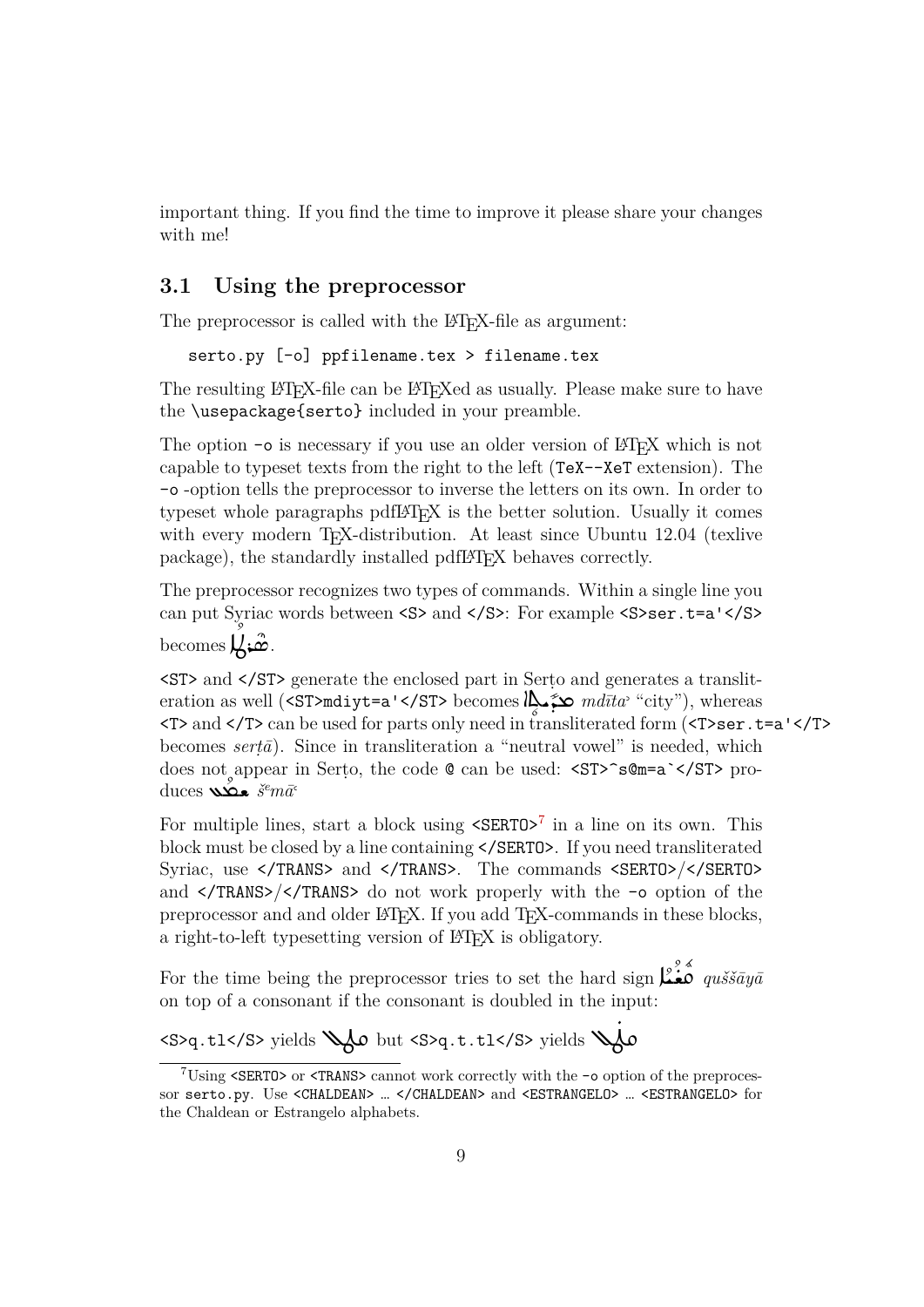In cases where you need a  $\lim_{n \to \infty} a$  *quššāyā* without wanting to double the consonant, a  $*$  can be used after the letter to typeset a dot above a letter: <S>h\*=anon</S> produces  $\dot{\omega}$  *o hānon* and <S>^s1=amk+on</S> results in ¨ yăow ¨ sŽ *šlāmh̲on*

To avoid a *quššāyā* (when you need to adjacent identical consontants, either use a vowel on the first, use the stretching symbol:

<S>maml'e</S> yields ˆ ŋwx´ *maml-e* <S>m^ml'</S> yields ŋwx *mml-* <C>maml'e</C> yields <sup>ˆ</sup> ALM ´M *maml-<sup>e</sup>* <C>m^ml'</C> yields ALMM *mml-*

To get the soft sign  $\stackrel{\circ}{\longrightarrow} \stackrel{\circ}{\cdot} \stackrel{\circ}{rikk\bar{a}\bar{h}\bar{a}}$  a + must  $\mathit{follow}$  the letter: <S>'ab+d=a'</S> yields اڪڙا $\mathcal{E}$ ۶<br>ا

An *ālaf* is autmatically prefixed before an initial vowel:

```
\leqS>etqa.tel\leq/S> and \leqS>'etqa.tel\leq/S> both yield \searrow\mathring{\mathring{\mathcal{Y}}}أم
```
Sometimes the letter  $r\bar{i}\tilde{s}$  is written with two points. To achieve this, use R instead of r in the input:

<S>^sapiyRe'</S> yields  $\int_a^b \tilde{\mathbf{x}}$ 

Silent consonants have a bar حَصَّلَٰیٌّ *mbatlānā* (*linea occultans*) under the line which is produced by = just before the consonant (attention =a, however,  $\text{yields} \wr \text{.}$ 

```
<S>'an=tt</S> yields\Delta˚
                                  ۶<br>ا
                                  A
```
In order to have the *linea occultans* on top of the letter, use ==:

<S>h==wiyt</S> yields  $\Delta$ óō

There is no automatic stretching yet, but the  $-$  can be used to insert a "manual stretch":

S>napiyqt=a'</S> becomes الكَممات but <S>na--piyq--t=a'</S> is printed تَـقَـنْمِـكَّا as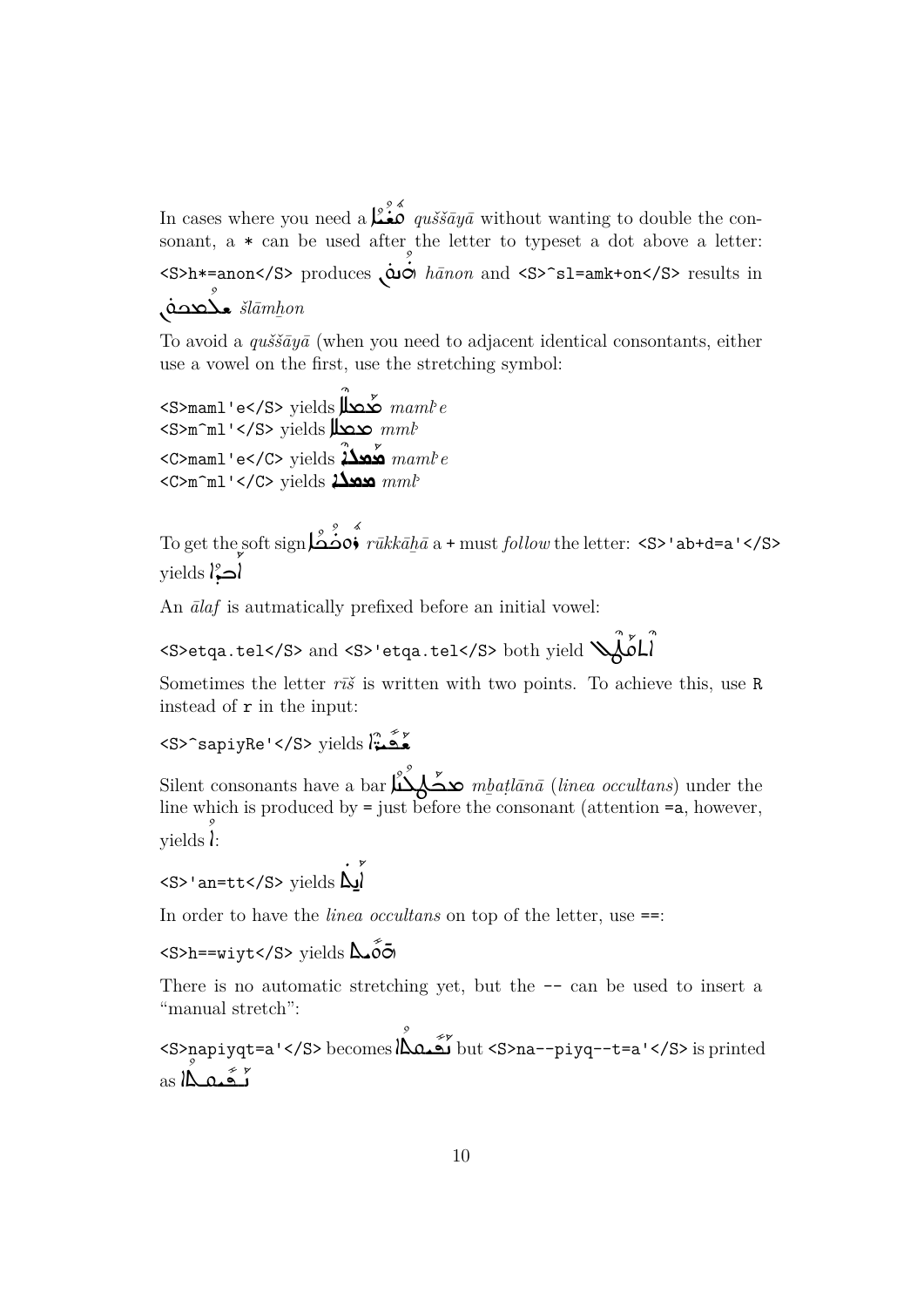This works also for the Chaldean letters <C>n:ap:iyqt:=a'</C> becomes فكبهـجَمْ but <C>n:a--p:iyq--t:=a'</C> is printed as جَمْد بِهِجْمَة as الله فكبهجَمْ

If you do not use the preprocessor, you can activate Serto by the command \serto. In this case you have to choose the correct letters yourself, and use the commands \upperserto{*vowelnumber*}{*letter*} or \lowerserto{*vowelnumber*}{*letter*} to set vowels. Please see the encoding table in section 2.6 for the correct vowel numbers.

In order to get bold letters, you can use **\sertob** with or without preprocessor (see section 3 for more information on the preproces[sor.](#page-6-2)

## **4 The [f](#page-7-0)ormat of the** \*.font **files**

<span id="page-10-0"></span>These files are necessary to tell the preprocessor where (in the font) a certain letter is found, and whether it has different forms. The format is straight forward, with, however, a few idiosynchrasies. In general there are two sections, the first (starting with a line #FONT) indicates which letter has which form in which position and a second (#TRANS) to define the transcription.

The first part consists of lines like the following

```
b beth 66+124 66 66 66+124 1
```
which reads, coding **b** is for the letter *beth*, its isolated form is character 66 followed by character 124, its initial and medial form is character 66, it's final form is character 66 followed by character 124 and the next letter (if any) must take it's medial form.

However, if one of the four last columns has a value of *−*1, no form is provided in the font. Values from 0 to 15 are reserved for accents/vowels above the line, values from 16 to 31 are reserved for vowels under the line.

The lines

~ blank 32 32 32 32 0 Q shadda 6 6 6 6 2 -- stretch 45 45 45 45 1

must not be deleted.

The coding for digits (starting with 0 up to 9 in the first column cannot have the + in the position definition

The transcription definition defines for each coding symbol (defined in the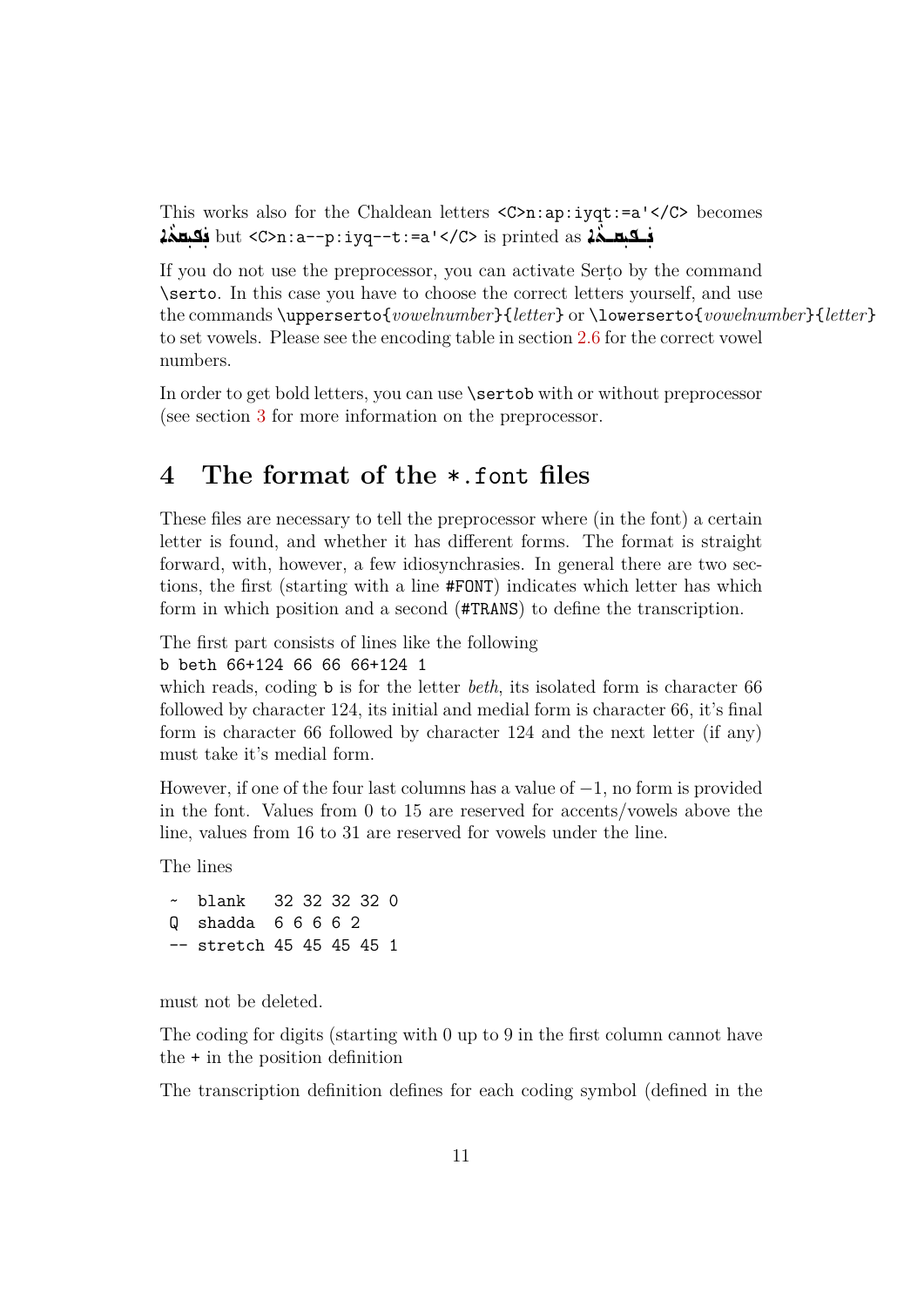font-section) a valid T<sub>F</sub>X-string to be used if transcription is needed, e.g.

.t  $\d{t}$ 

i.e. the coding  $\cdot$ **t** will be representend by  $t$  in transcribed portions.

#### <span id="page-11-0"></span>Two examples  $\overline{5}$

Some of the following can be found in example.ptex which comes with this package.

The following input was used to generate the output below:

```
\documentclass[12pt,a4paper]{article}
usepackage{serto}
\begin{document}
<S>men qadiy^se' ho' tetqada^s</S>
<ST>kmo' dat+basb@suwn pagdo'</ST>
\end{document}
هْبِ مُبَسْلاهُا اُلمَّامَّ
l^{\circ}ه مِعْد مَعْد مَسْد هُم مِعْد مَعْد مَعْد مَعْد مِعْد مِعْد مِعْد مِعْد مِعْد k
```
A long example in Serto:

The preceding text was set typeset with the following input:

```
\documentclass[12pt,a4paper]{article}
\usepackage{serto}
```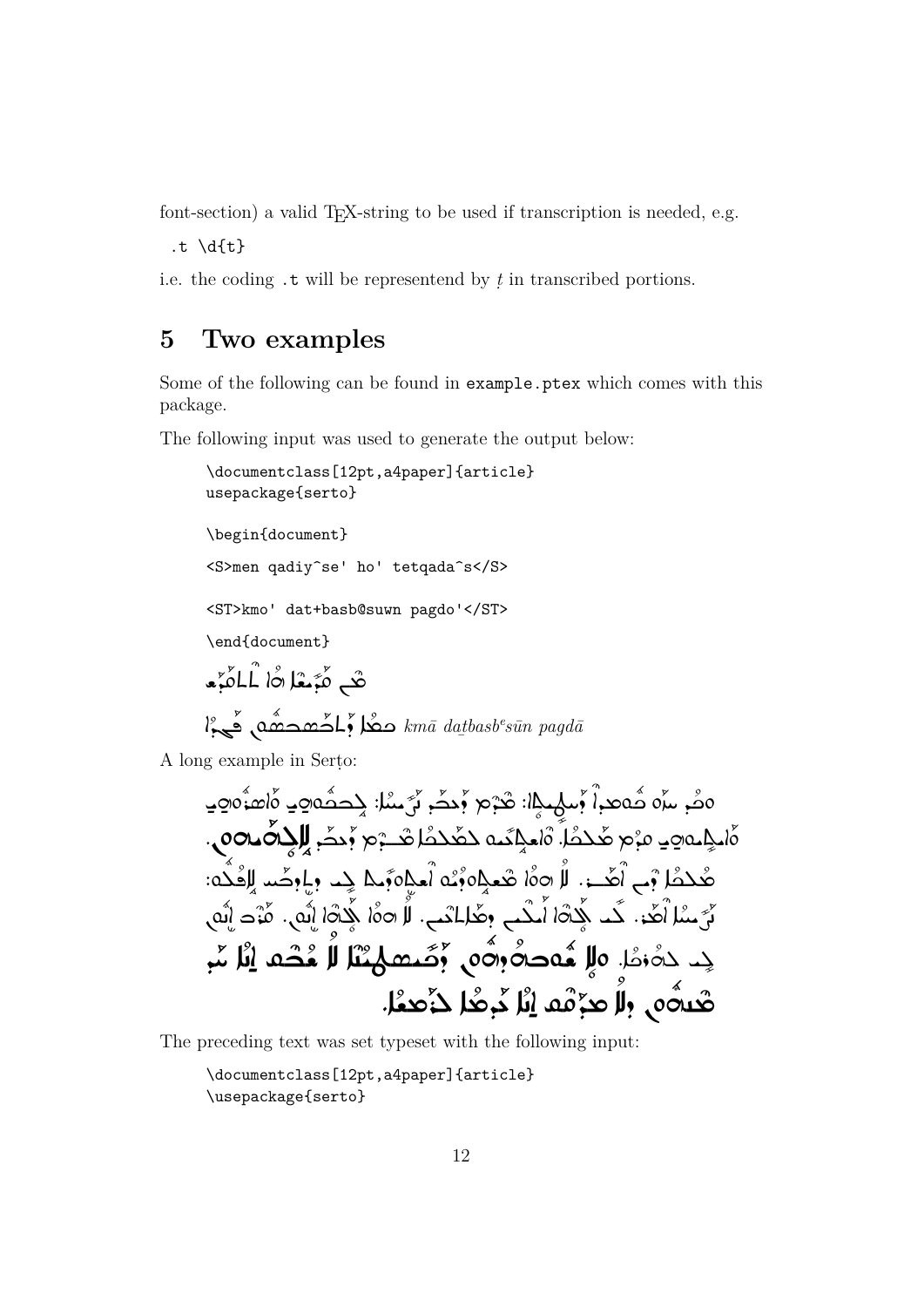```
\begin{document}
<SERTO>
wk=ad .hzaw kuwmd'e da.h.tIyt=A' : medem
da`bad na.siy.h=a': lAbkuwh=y=
wa'sruwh=y= wa'ytIywh=y= qd=am malk=a'.
we'^stA`iyw lmalk=a' me----dem da`bad
{\sertob l'Al=Ahayhwn}. m=alk=a' deyn 'emar. l'=a hw=a'
me^stAwd=ay=aw 'e^stEwdiyt lIy dtEdba.h
l'Ap=aluw: na.siy.h=a' 'emar. liy 'la=Ahe'
'ayleyn dma't`eyn. l'=a hw=a' 'la=Ahe'
'Enuwn. qareb 'Enuwn lIy lh=ark=a'. \sertob wl'=A
^suwbh=adhuwn dakiys.ty=ane' l'=a ^s=abeq
'=n=a' .had menhuwn dl'=a mdaqeq '=n=a'
`adm=a' lram^s=a'.
```
</SERTO>

\end{document}

Replacing <SERTO> by <CHALDEAN> and \sertob by \assyrb results in this

|IHOIT « IA´ O |IHO ˝ RSA´ O |IHO ˝ KBL " AiI ¨ s˜ ´ N D ´BE´ D m<sup>ˆ</sup> D ˆM AT » IW « مَحَّدٖ ٣ُ٥ حُمْصَدِيْ ڊَ٣ جةٌ محمد هُدُدُ بْم يْهَــ  $\overline{6}$ مبْدَ هَٰذہُ هُنجمِكُم ۗدْهُدُهُ هُــــبْدَ بْحَدَّدِ حَكِ nI  $\stackrel{\rightsquigarrow}{\sim}$ ໄດ້ ´ سا 22<br>م ه کَهَسْدُ ډُهُٰذ دُ ˝ ـذ دَغُ مومُد هُتحمَ مَعْهِمَ مَعْهِمَ لِكَ دِهِدِكُــد دَيْقُدُ بْ عُمْدَةَ وَرَصُّهَ ج  $\delta$ مْ بْهُمْ هَذَت يْعُمْ فِ حَصَّدَ مكَ ´ بَعْدَهذَب ذَءٌ مَهُدَ بَكٍُ كَيهِجْدْدْ جُدُّك دَءُ جُدِّ بِهُمْ شَدَّهُم وَجَدَّ مِجْمَعَة دَءُرُ y<br>ጣ <u>د</u> لَاجِعُدُ حَذَّمحكُ

Using <ESTRANGELO> (and deleting remaining \sertob and \assyrb) results in

مک<mark>ۃ ہا</mark>َ ھے محد نہ انہ ہام نہا شام اللہ علیہ کی مسلم الحکمہ و کا معاملہ م  $\ddot{\bullet}$ ܰܽ  $\frac{1}{2}$ ܳ صدر المحمد المستقدم المستقدم المستقدم المستقدم المستقدم المستقدم المستقدم المستقدم المستقدم المستقدم المستقدم<br>٢٠ مستقدم المستقدم المستقدم المستقدم المستقدم المستقدم المستقدم المستقدم المستقدم المستقدم المستقدم المستقدم ا ا<br>م ܶ ٌ<br>أ ے داخلاء اور اس کے اس کے اس کے اس کے اس کے اس کے اس کے اس کے اس کے اس کے اس کے اس کے اس کے اس کے اس کے اس کے ا<br>مسئل سکھا اور جس کی کہ جس کی اس کا کہ اس کا کہ کام کر اس کے اس کا کہ اس کے اس کا کہ اس کا کہ اس کا کہ اس کا کہ ا،<br>آ ٌ<br>أ ܳسے اور ہے معدولت دھندولت دورہ دی اور کسی ہے، محمد ہوتا ہے<br>اس کے مقام کی جائے ملک کا مقام کی کہا کہ جاتا ہے کہ کہ ہمارے کے مقام کا مقام کی کہا کہ ہمارے کہ کہ ہمارے کہ کہ ܳ 。<br>? j. 。<br>。 ʻ <del>ده در ۲۰۰۰ میلی میشه در ۲۰۰۰ میلی میشه و به در ۱۰۰۰ میلی در ۲۰</del><br>۳۰۰۸ میلی میکند و ۲۰۰۰ میلی میلی بار در ۲۰۰۰ میلی در ۲۰۰۰ میلی بار .<br>م í ܽ ; .<br>ه  $\ddot{\cdot}$ 。<br>● ܳ ܐ܁ ܡܫ  $\sim$ های کرده ۱۳۶۸ میلادی در دمارد که سازم در دماره از در دمارد از در دمارد از در دمارد از در دمارد از در دمارد<br>آیا هفته سازم از در دمارد از در دمارد از در دمارد از در دمارد از در دمارد از در در در در در در در در در در در

The file was preprocessed using serto3.py and then typeset with X $\frac{1}{2}$ H<sub>E</sub>X.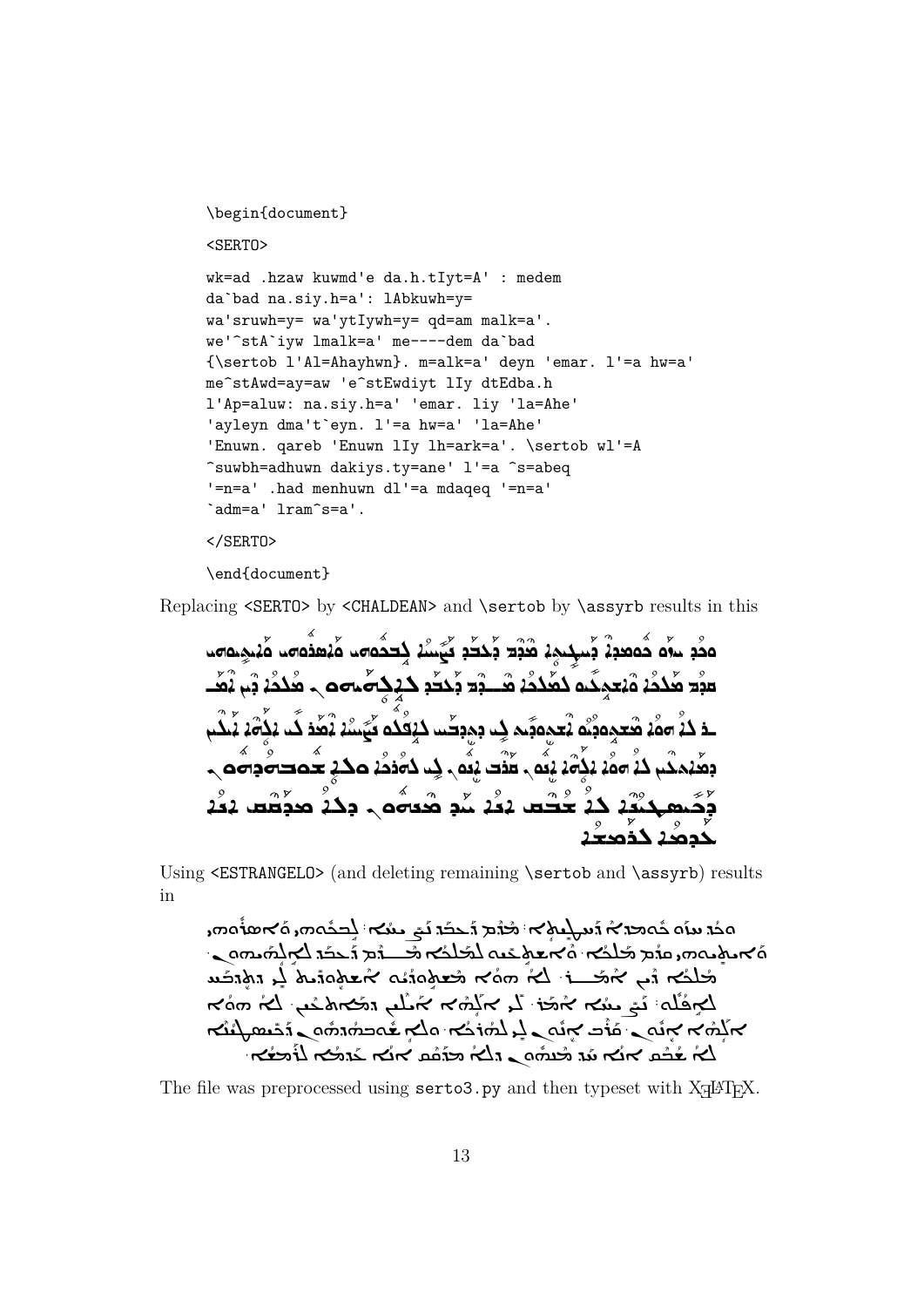# **6 Things still missing**

<span id="page-13-0"></span>The todo-list is long. I try to add features etc. as soon as possible. Please tell me items you would like to have, but which are not yet on this list. Any volunteers are welcome!

- proper typsetting of texts (without preprocessor, maybe in the ArabTEX package)
- proper treatment of *matrēs lectionis* (long vowels)
- proper treatment of the silent bar محكم الله بين مسلم بين في محمد السلم بين السلم بين السلم بين السلم بين ال<br>مسلمان السلم بين السلم بين السلم بين السلم بين السلم بين السلم بين السلم بين السلم بين السلم بين السلم بين الس
- proper treatment of *begadkep̃at* with hard sign  $\sum_{k=1}^{n} a_k$  *quššāyā* and soft  $\frac{\varepsilon}{\sin\theta}$ ەڭگا $\frac{\varepsilon}{\sin\theta}$
- automatic transcription mode
- interpunction
- proper dealing with ligatures

$$
\bullet \ \overset{\circ}{\text{Max}} \ \overset{\circ}{\text{Max}} \ \overset{\circ}{\text{estrangela}}
$$

- numbers the inputenc.sty package.
- support for existing Syriac fonts

# **7 Installation**

<span id="page-13-1"></span>The easiest way to install the fonts and the preprocessor is by installing the debian package (this includes only the pfb, tfm and afm files for the fonts), the needed styles and the preprocessor, but not the METAFONT sources:

```
sudo dpkg -i serto-1.3.deb
```
If you are not on a Debian or Ubuntu plateform, you need to install manually from the .tgz file:

### **7.1 Using Metafont sources**

<span id="page-13-2"></span>Put the \*.mf files into a subdirectory serto of your metafont branch in your texmf-directory. For example using the texlive distribution under Linux, you should put them into /usr/local/share/texmf/fonts/source/serto/. Do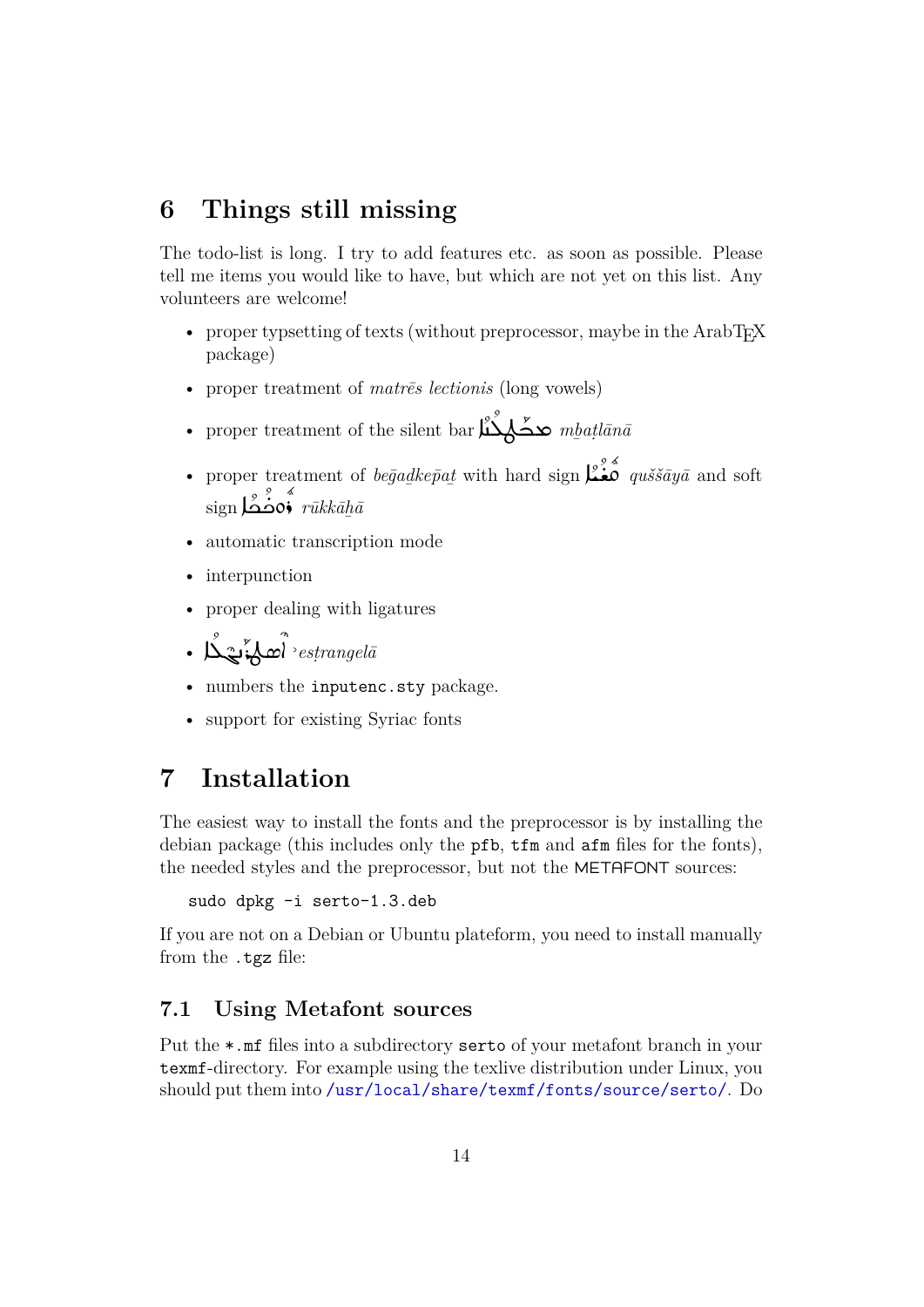not forget to call texhash in order to make the tex software find the newly installed fonts.

#### **7.2 Using vector fonts**

<span id="page-14-0"></span>Using vector fonts depends a little from the T<sub>E</sub>X-installation used, the following is tested for Ubuntu 12.04 and 10.04, it will probably work on Debian platforms as well, or other platforms using the texlive installation.

- copy syriac.map to /usr/local/share/texmf/fonts/map/dvips/config/
- copy \*.afm to /usr/local/share/texmf/fonts/afm/syriac/serto/
- copy \*.pfb to /usr/local/share/texmf/fonts/type1/syriac/
- add Map syriac.map to /etc/texmf/updmap.d/10local.cfg
- run sudo update-updmap
- run sudo updmap-sys

### **7.3 Other Files**

<span id="page-14-1"></span>The Stylefile etc.  $\star$ .sty,  $\star$ .fd go into a directory for stylefiles, e.g. /usr/ local/share/texmf/tex/latex/serto/.

The preprocessor serto.py and the encoding file serto.font somewhere where it can be found (e.g /usr/local/bin). They must reside in the [same](/usr/local/share/texmf/tex/latex/serto/) [directory unless you specify in the](/usr/local/share/texmf/tex/latex/serto/) environment variable SERTOFONTDIR the directory containing serto.font and assyr.font. Possibly you have to adjust the first line of the [preprocessor](/usr/local/bin) #!/usr/bin/python if your python interpreter is somewhere else.

In order to typeset using Estrangelo, an external (Unicode encoded) font has to be downloaded. The examples in this document use *Estrangelo Edessa* designed by Paul Nelson and George Kiraz and copyrighted by the Syriac Computing Institute. For copyright reasons this font is not included in this package. Once you have downloaded the .ttf file, install it with your system fonts (in both Linux (Ubuntu) and Windows, clicking on the file name usually opens a font viewer application which allows the (local) installation. Note, that Estrangelo only works with X $\frac{1}{4}$ AT<sub>E</sub>X and its fontspec-package.

If you use a different font, adapt estrangelo.sty accordingly.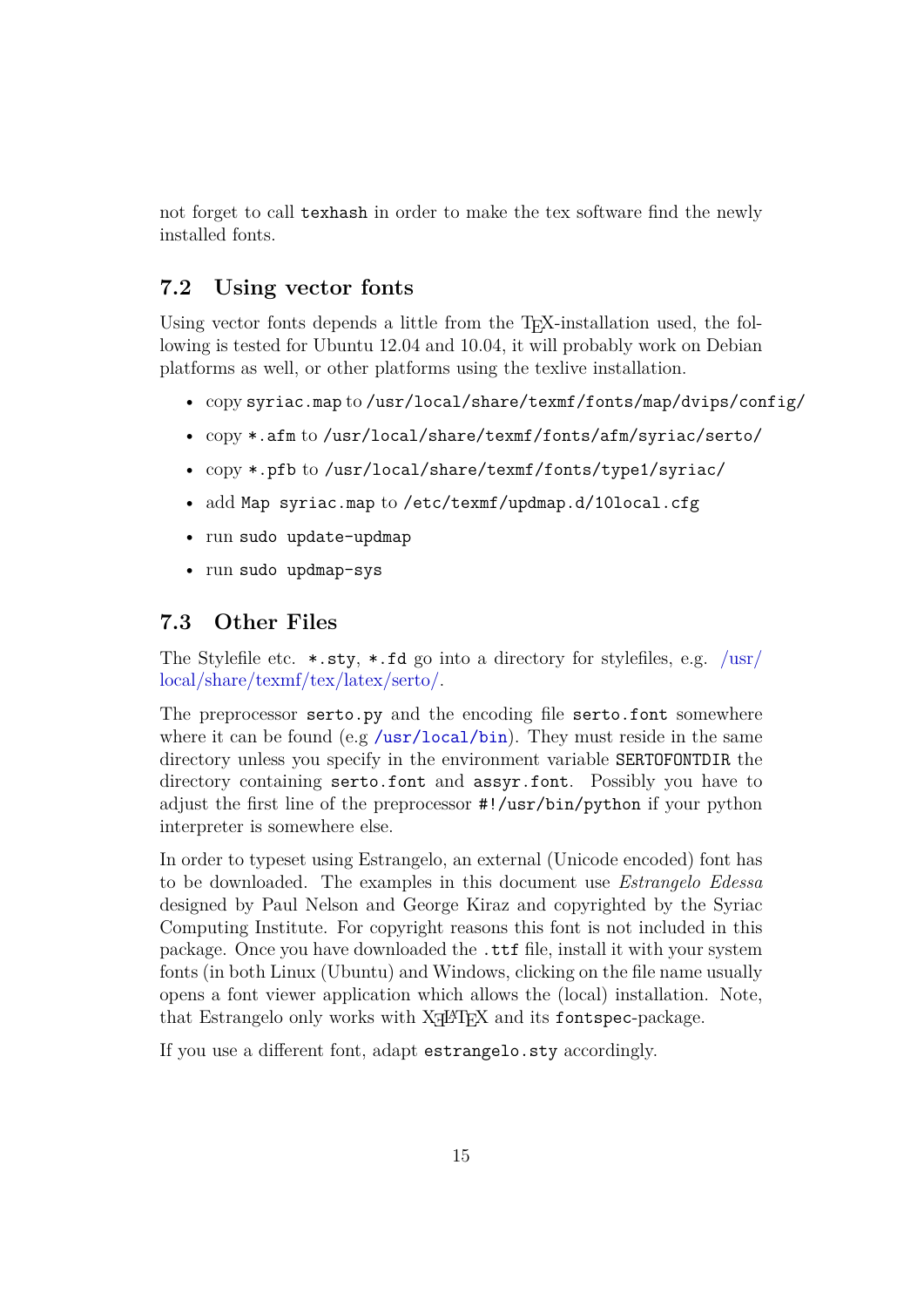# **8 License**

This Material is subject to the LaTeX Project Public License 1.3 (http:// ctan.org/license/lppl1.3).

# **[9 Changelog](http://ctan.org/license/lppl1.3)**

- Version 1.3
	- **–** documentation updated
	- **–** error in loading \*.font-files corrected
	- **–** serto.py (for Python3), no more support for Python2 any more.
- Version 1.1
	- **–** encoding script for Python3: serto3.py
	- **–** experimental Estrangelo support using a .ttf (needs to be downloaded)
- Version 1.0
	- **–** adding a character for the *linea occultans* above the letter
	- **–** SERTOFONTDIR enviromnment variable to specify the directory of \*.font files
	- **–** some UTF8 support
- Version 0.7
	- **–** Chaldean vowels
	- **–** Integration of the Chaldean font provided by Tony Khoshaba
	- **–** Major adjustements to the serto.py preprocessor
- Version 0.2, 0.3 and 0.4
	- **–** can't remember, didn't keep track of changelog those days…
- Version 0.1
	- **–** Initial version